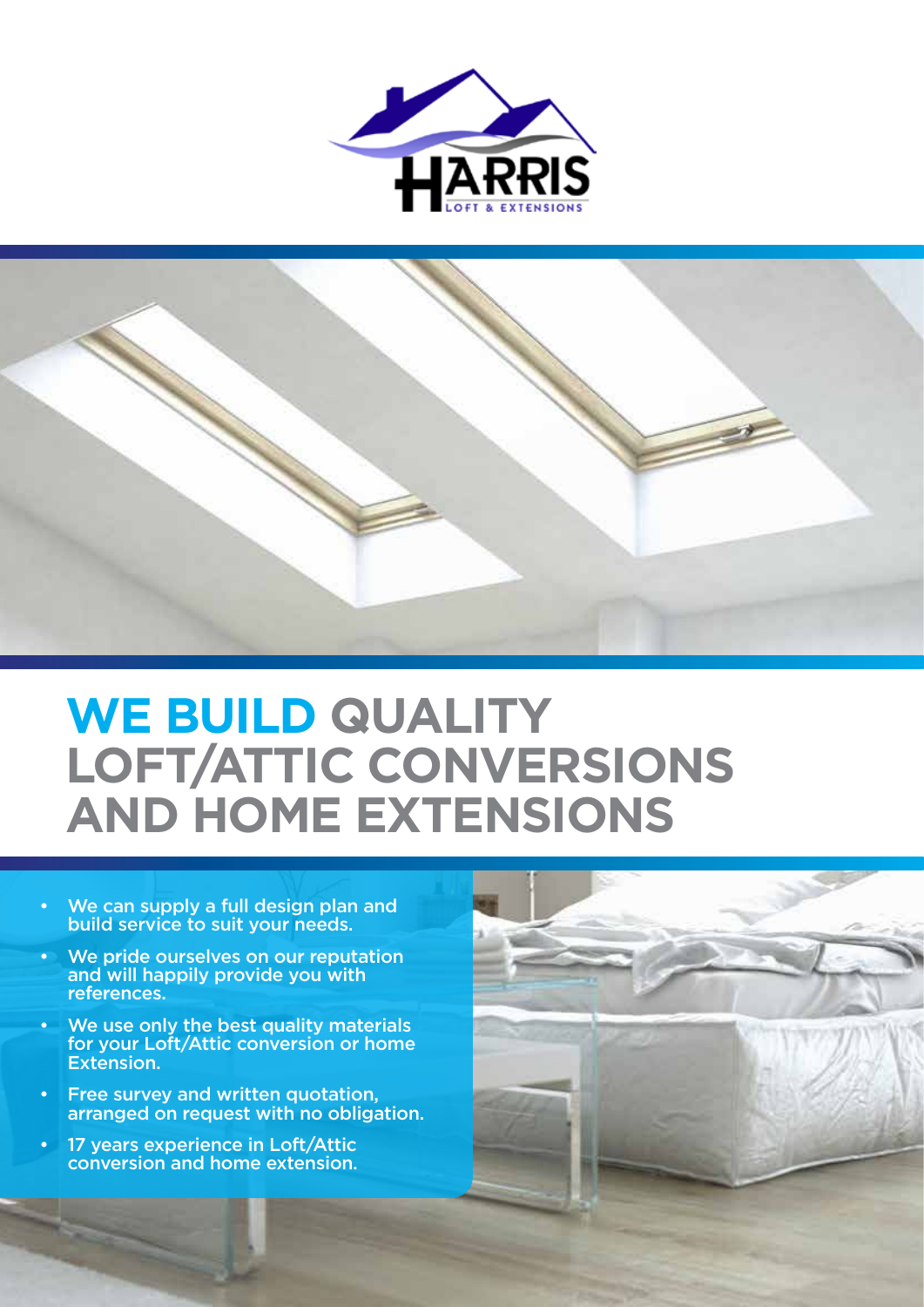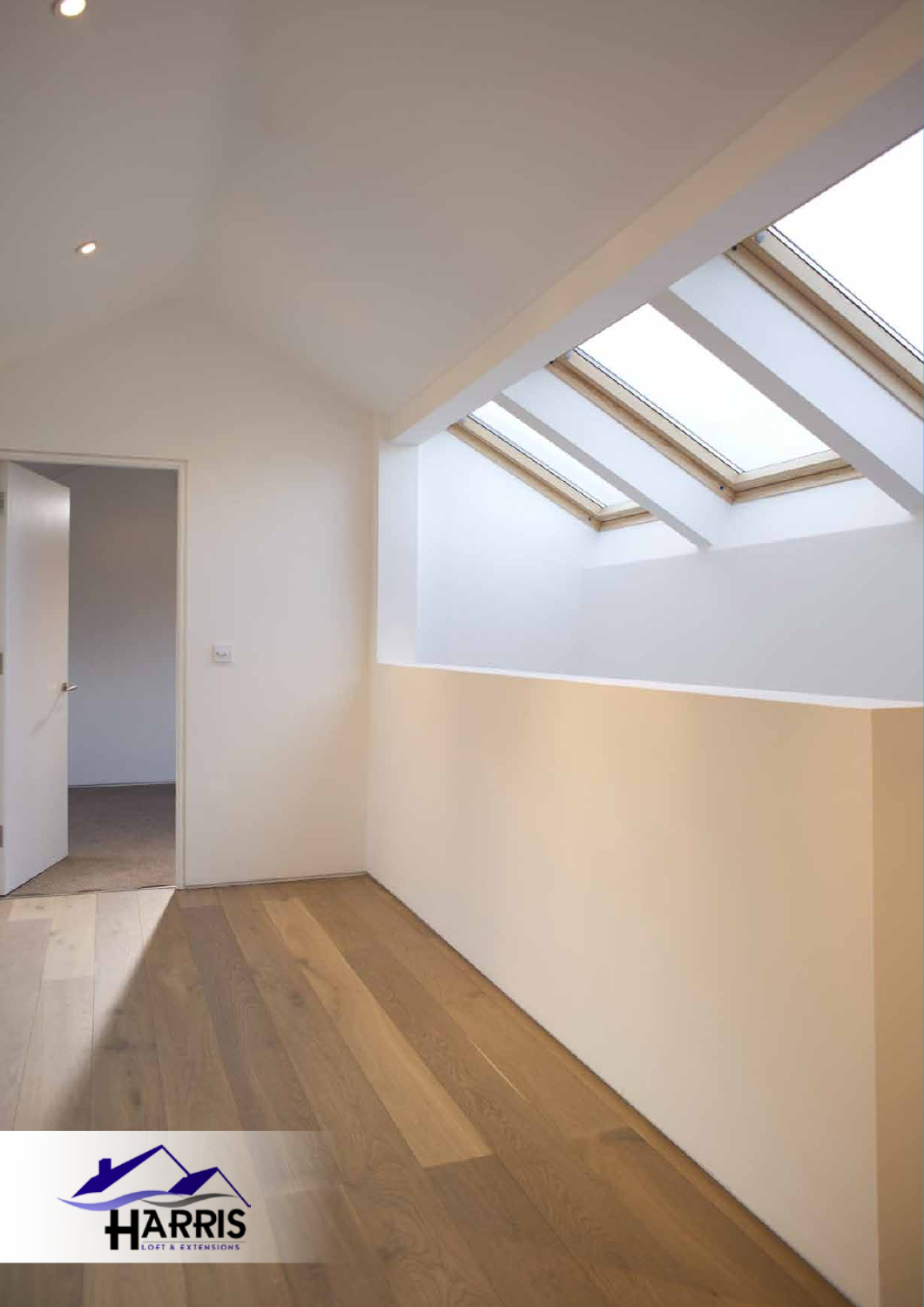### Welcome

Welcome to Harris Loft and Extensions Ltd.

Need more space but cannot face the thought of moving? The solution is already in your home.

If your family could do with an extra bedroom, bathroom or even a home office a Loft/Attic conversion or an Extension could be the answer.



By extending your Loft/Attic or adding an Extension you could seamlessly and cost effectively extend your living space, thus improving your home and adding value to it. Plus you don't have the hassle of moving house and the costs entailed. At Harris Loft and Extensions Ltd we pride ourselves on not only giving you quality and value for money, but that extra luxury that really will make a difference.

Loft conversions are practical in many ways they offer excellent privacy, and can be made to be Separate living spaces from the rest of the house. They are light, quiet areas which make superb bedrooms, bathrooms or homeoffices. A professionally converted loft space is also one of the best ways to add value to your home. You could increase your potential sale price by up to 15 – 30%.

#### **Investment**

Why move to a cheaper area just to get a larger property for your families growth when you can stay around your usual friends and colleagues and at the same time move on up in the world. This is especially true in areas where space is at a premium such as London, where loft conversions are very popular. As families get too large for their houses it can often be cheaper to renovate the current house and to add more room in the Loft/ Attic or an extension than it is to find a larger house.

A quality loft conversion will always add more value to your property than the initial outlay.

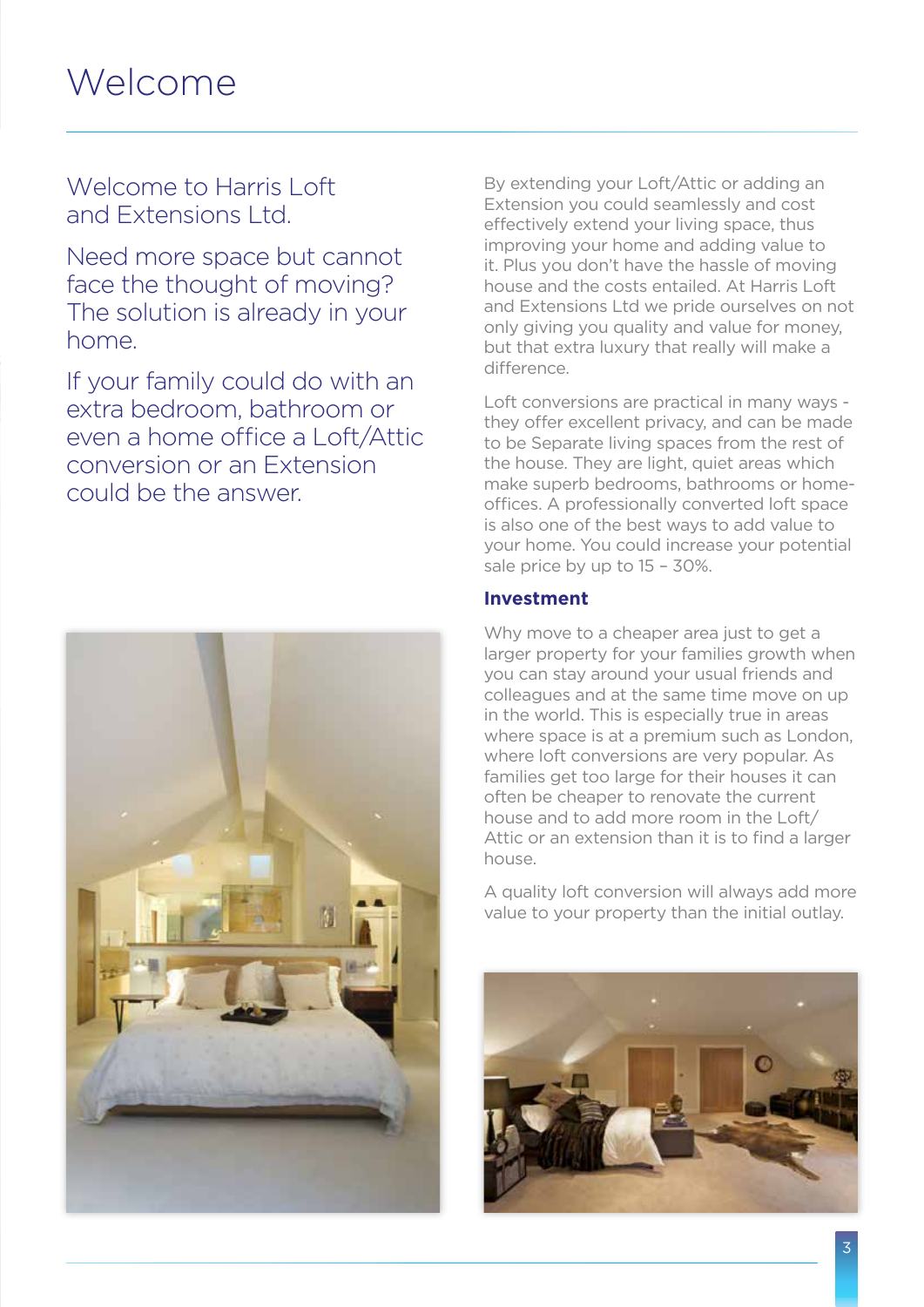### About us

Harris Loft and Extensions Ltd are a family run company covering the London areas, and also works around the Essex, Sussex, Kent and Surrey areas. We offer a high quality service in full modification or conversion of your loft. attic or extension. The architectural features of attics and loft often add a unique quality to the exterior of your home but the internal space is often neglected and simply used as storage. Our aim is to transform your unused space into something that becomes part of your home.

Harris loft and extensions Ltd understand how important it is to ensure your extension, loft or attic conversion compliments the existing house as well as surrounding homes.

Our endeavour is always the highest customer satisfaction and that is why we believe that close collaboration is key to a successful conversion.

Your extension, loft or attic has the potential to become that special room you always envisioned: a living room, a library or that much needed office workspace. Where possible Harris loft and extensions Ltd can enable these aspirations to become a reality.

Harris loft and extensions Ltd provide you with a team of experienced and reliable professionals who have had years of experience in extensions, loft and attic conversions, our experience allows us to deliver your project with minimal disturbance.

Harris loft and extensions Ltd can work with design plans provided to us or we can develop new plans specified to your requirements. We also have a team of electricians, plumbers and labourers to ensure that all necessary work is completed quickly, safely and efficiently as well as providing all required materials of the finest quality for a high standard finish at an affordable price.

We do our best to ensure all work carried out is completed to an agreed deadline.







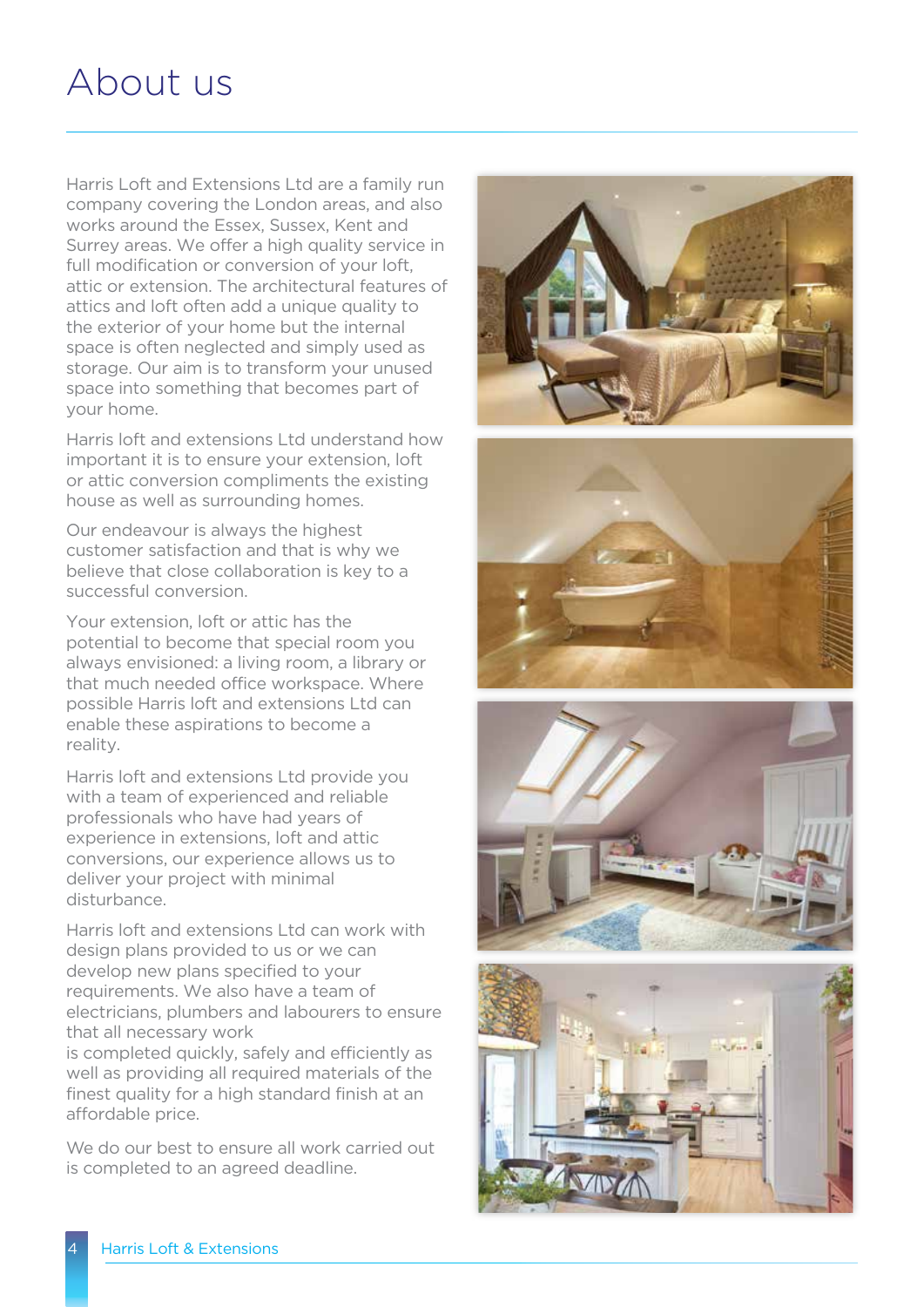### Services

Using high quality materials, our skilled workforce, has experience of all types of Loft/ Attic conversions and home Extensions.

There are a several types of conversion styles listed below.

#### **Velux Loft conversion**

Is one of the most common types of conversion and doesn't usually require planning permission although there is an exception if you live in a conservation area (regarding placement of Velux windows).

With this type of loft conversion the roofline is unaltered and a room is simply created in your existing loft space, you can add on an extra bedroom, office or living room.



#### **MANSARD LOFT CONVERSION**

Will open up your roof, so you can make the most of your loft space.

A Mansard has a flat roof and sloping back wall incorporating windows into small Dormers.

Mansard loft conversions are usually front or rear facing. Harris loft and extensions will provide guidance of the size and placement of Mansards. This type of loft conversion can be added to various property types including terraced, end of terrace, semi detatched properties and bungalows.

#### **GABLE END LOFT CONVERSION.**

Will open up any restricted loft space giving you significantly more useable floor space.

This type of loft conversion involves extensive changes to your roof. The building work carried out will involve removing the roof and then building a Gable End in brickwork or block work to match your property and creating an attractive finish.

#### **Dormer Loft conversion**

Will open your roof so you can make the most of your loft space.

They are extremely versatile and depending on the size of the property this type of loft conversion can add an additional 2 bedrooms and a bathroom.

Dormer loft conversions involve creating windows within the roof which angle out rather than working with the pitch of the roof like a Velux loft conversion.

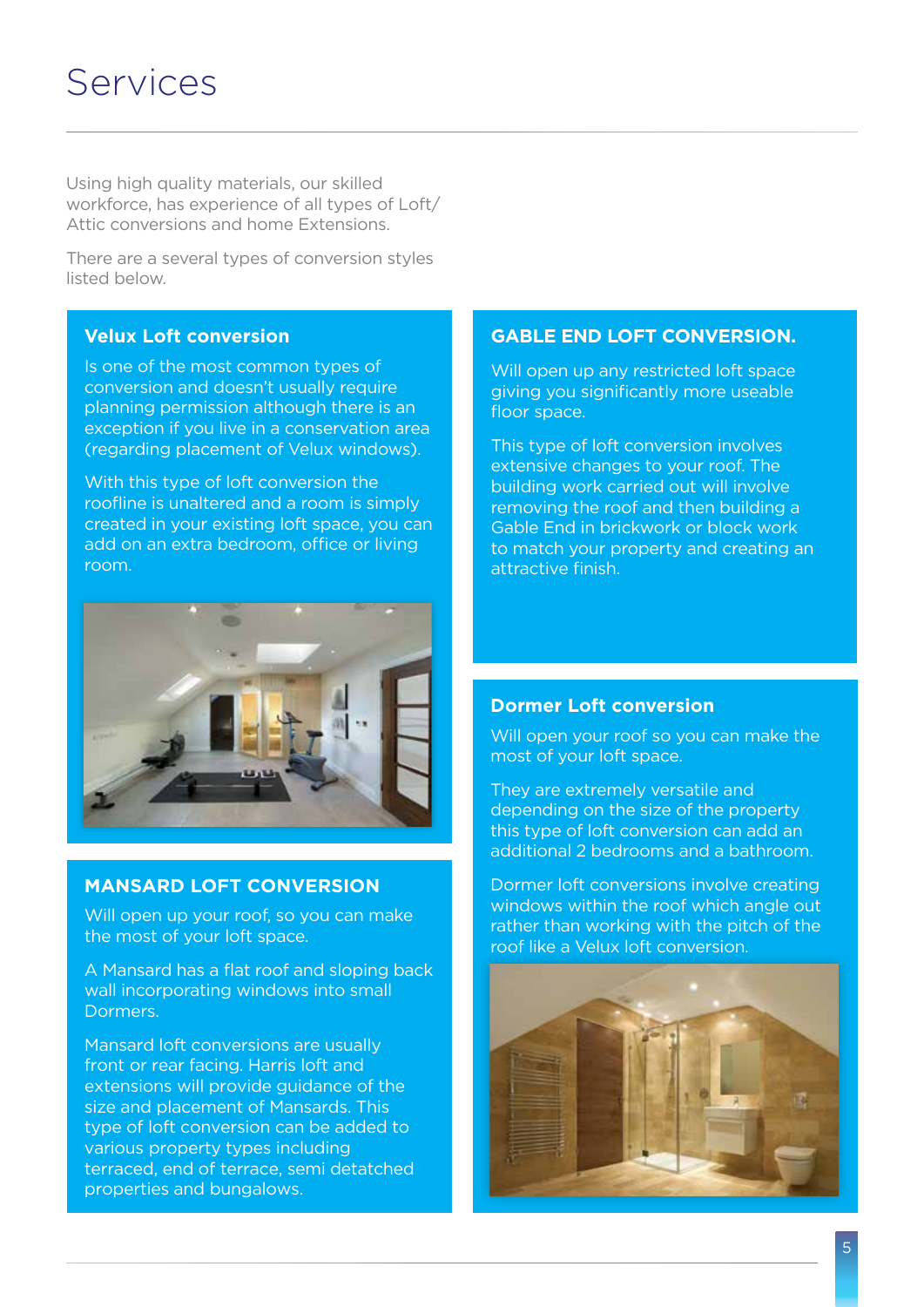## Planning

All Loft/Attic conversions and Extensions have to be constructed according to strict Building Regulations. This Includes rules on fire precautions, access and escape routes.

House extension, loft or attic extension planning can often be daunting, Harris loft and extensions Ltd will handle all of the difficulties, offering you peace of mind throughout.

While conversions and extensions can be complex, our team will professionally manage the project and will be happy to answer and questions you may have during the process. If you have any specific requests your personal project manager will be happy to help you.

It is in Everyone's interest to secure the correct planning permission before work commences.

#### **BUILDING CONTROL**

 $1,80$ 

We will work closely with your Local Authority Building Inspector to ensure that your conversion receives a completion certificate.

 $-$  bet.

Flanche Salem.<br>Sector 12 12.

 $11.6$ 

Cole' ENTERE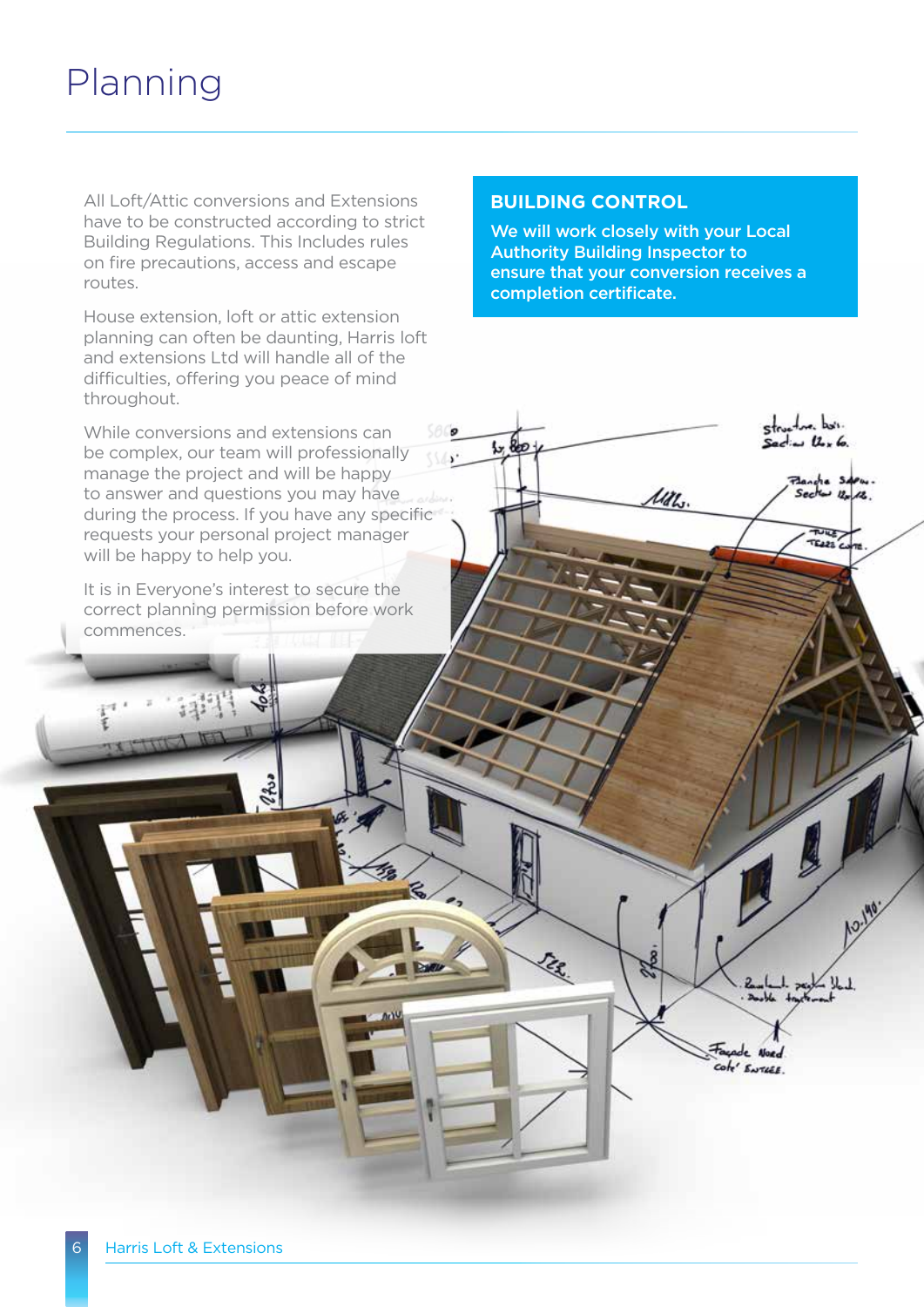Get in touch with us now if you're looking to extend your house. Our architect will put your dreams to paper then we'll guide you through the process of planning and construction.

#### **Brick built home Extensions.**

As the name implies, brick-built home extensions are designed to match your existing brickwork, and built to fully integrate with the existing brick walls and completely blend as a solid and integral part of the original house.



Most home extensions are built to the side or rear of an existing home, and are primarily used to create a larger kitchen, dining room, family room or playroom. But other uses include bedrooms, bathrooms, wet rooms, storage and garages. The choice of use is entirely down to you. Whatever you need the space for; Harris Loft and Extensions Ltd will be pleased to build it for you.

#### **Extension Built over Attached Garage**

Another popular way of adding space to your home is to build an extension upwards over an existing attached garage or single storey room. This is a great way to add extra upper floor space for a bedroom without using up valuable garden space, and is ideal if garden space to the side of the house is restricted.

The only limitations to what you can do are with the planning laws,(www. planningportal.gov.uk) Harris Loft and Extensions will help you throughout the process to make the necessary applications and deal with planning officers in order to obtain the permission required.

As with all of our projects, the customer's requirements are our first and foremost concern. We will visit your home to discuss the concept, your exact requirements and any extra's that you may have overlooked. We always provide a free no-obligation quote and we are happy to provide you with testimonials from home-owners of other extensions we have built. Our work speaks for itself and many of our projects are received through referral from delighted customers.